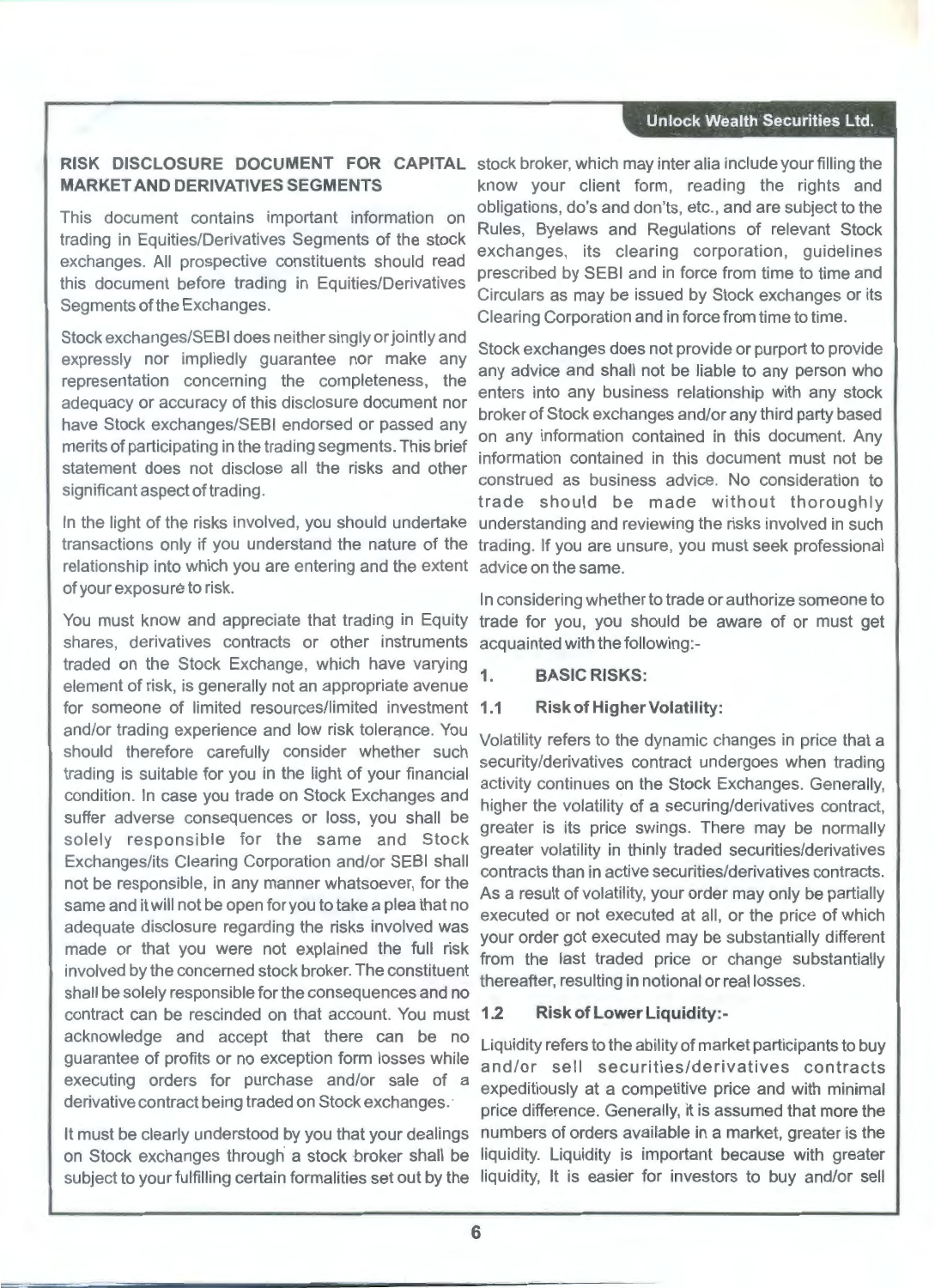#### **Unlock Wealth Securities Ltd.**

derivatives contracts as compared to active securities/ derivatives contracts. As a result, your order may only be partially executed, or may be executed with relatively greater price difference or may not be executed at all.

**1.2.1** Buying or selling securities/derivatives contracts as part of a day trading strategy may also result into losses, because in such a situation, securities/ derivatives contracts may have to be sold/purchased at low/high prices, compared to the expected price levels, so as not to have any open position or obligation to deliver or receive a security/derivatives contract.

#### **1.3 Risk of Wider Spreads:**

Spread refers to the difference in best buy price and best sell price. It represents the differential between the price of buying a security/derivatives contract and immediately selling it or vice versa. Lower liquidity and higher volatility may result in wider than normal spreads for less liquid of illiquid securities/derivatives contracts. This in turn will hamper better price formation.

#### **1.4 Risk-reducing orders:**

The placing of orders (e.g., "stop loss" orders, or "limit" orders) which are intended to limit losses to certain amounts may not be effective many a time because rapid movement in market conditions may make it impossible to execute such orders.

**1.4.1** A "market" order will be executed promptly, subject to availability of orders on opposite side, without regard to price and that, while the customer may receive a prompt execution of a "market" order, the execution may be at available prices of outstanding orders, which satisfy the order quantity, on price time priority. It may be understood that these prices may be significantly that security/derivatives contract.

**1.4.2** A "limit" order will be executed only at the "limit" price specified for the order or a better price. However, while the customer receives price protection, there is a possibility that the order may not be executed at all.

**1.4.3** A stop loss order is generally placed "away" from the current price of a stock/derivatives contract, and such order gets activated if and when the security/ derivatives contract reaches, or trades through, the stop price. Sell stop orders are entered ordinarily below the current price, and buy stop orders are entered ordinarily

There may be a risk of lower liquidity in some securities/ above the current price. When the security/derivatives contract reaches the pre-determined price, or trades through such price, the stop loss order converts to a market/limit order and is executed at the limit or better. There is no assurance therefore that the limit order will be executable since a security/derivatives contract might penetrate the pre-determined price, in which case, the risk of such order not getting executed arises, just as with a regular limit order.

### **1.5 Risk of News Announcements**

News announcements that may impact the price of stock/derivatives contract may occur during trading, and when combined with lower liquidity and higher volatility, may suddenly cause an unexpected positive or negative movement in the price of the security/contract.

### **1.6 Risk of Rumors:**

Rumors about companies/currencies at times float in the market through word of mouth, newspapers, websites or news agencies, etc. The investors should be wary of and should desist from acting on rumors.

#### **1. 7 System Risk:**

High volume trading will frequently occur at the market opening and before market close. Such high volumes may also occur at any point in the day. These may cause delays in order execution or confirmation.

**1. 7 .1** During periods of volatility, on account of market participants continuously modifying their order quantity or prices or placing fresh orders, there may be delays in order execution and its confirmations.

different from the last traded price or the best price in reasonable price or at all, when there are no **1. 7 .2** Under certain market conditions, it may be difficult or impossible to liquidate a position in the market at a outstanding orders either on the buy side or the sell side, or if trading is halted in a security/derivatives contract due to any action on account of unusual trading activity or security/derivatives contract hitting circuit filters or for any other reason.

### **1.8 System/Network Congestion:**

Trading on exchanges is in electronic mode based on satellite/leased line based communications, combination of technologies and computer systems to place and route ordrs. Thus, there exists a possibility of communication failure or system problems or slow or delayed response from system or trading halt, or any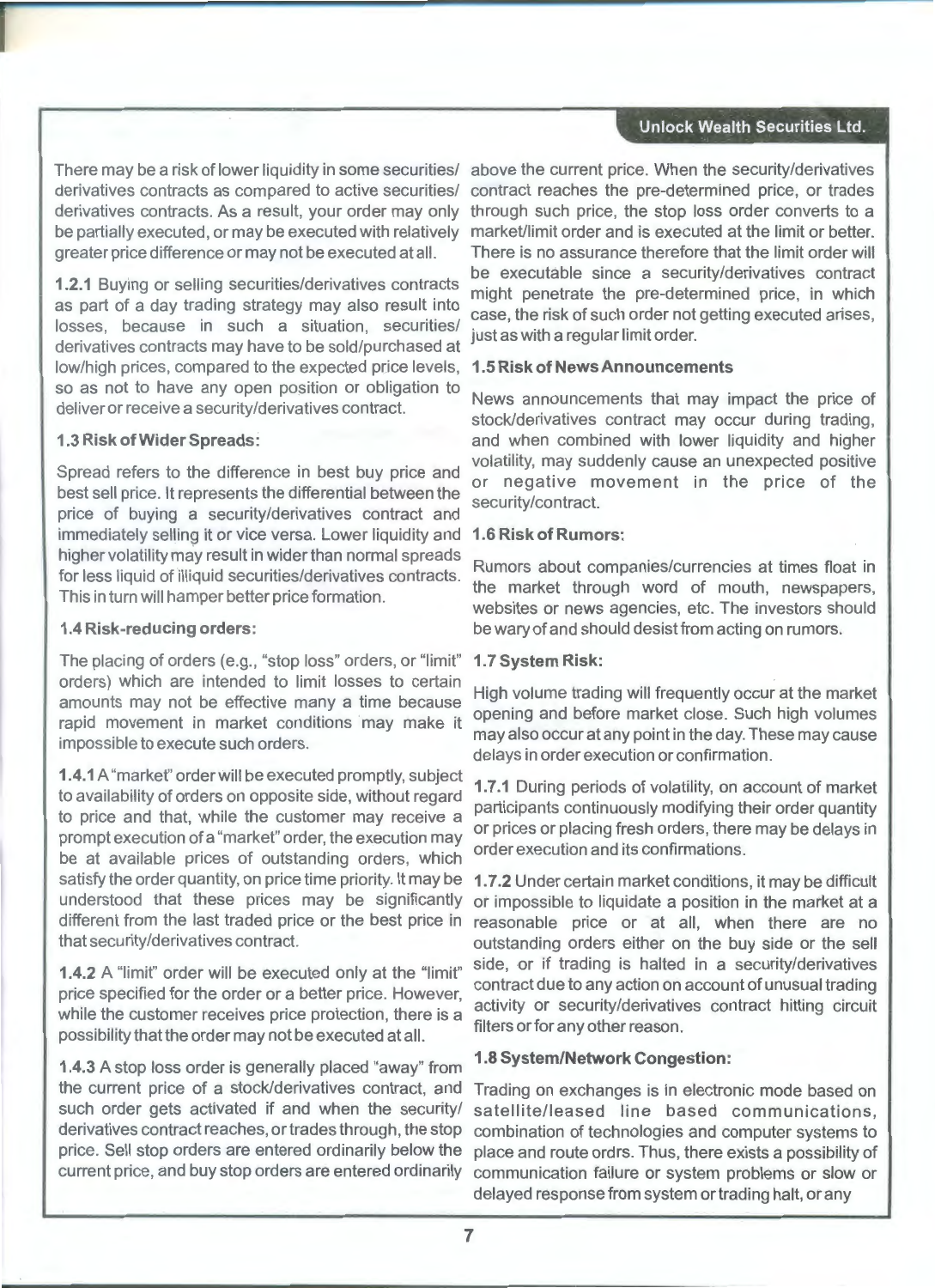such other problem/glitch whereby not being able to suspension of trading due to price limit or circuit establish aceess to the trading system/network, which may be beyond control and may result in delay in processing or not processing buy or sell orders either in part or in full. You are cautioned to note that although these problems may be temporary in nature, but when you have outstanding open positions or un executed orders, these represent a risk because of your obligations to settle all executed transactions.

#### **2. As far as Derivatives segments are concerned,** E. You must ask your broker to provide the full details of **please note and get yourself acquainted with the** derivatives contracts you plan to trade i.e. the contract **following additional features:-** specifications and the associated obligations.

#### **2.1 Effect of "Leverage" or "Gearing":**

In the derivatives market, the amount of margin is small 1. The profit or loss in transactions in foreign currencyrelative to the value of the derivatives contract so the transactions are "leveraged" or "geared". Derivatives trading, which is conducted with a relatively small amount of margin, provides the possibility of great profit of loss in comparison with the margin amount. But transactions in derivatives carry a high degree of risk.

You should therefore completely understand the following statements before actually trading in derivatives and also trade with caution while taking into account one's circumstances, financial resources, etc. If the prices move against you, you may lose a part of or whole margin amount in a relatively short period of time. Moreover, the loss may exceed the original margin amount.

A. Futures trading involve daily settlement of all positions. Every day the open positions are marked to marked based on the closing level of the index/derivatives contract. If the contract has moved against you, you will be required to deposit the amount of loss (notional) resulting from such movement. This amount will have to be paid within a stipulated time frame. generally before commencement of trading on next day.

B. If you fail to deposit the additional amount by the deadline or if an outstanding debt occurs in your account, the stock broker may liquidate a part of or the whole position or substitute securities. In this case, you will be liable for any losses incurred due to such closeouts.

C. Under certain market conditions, an investor may find it difficult or impossible to execute transactions. For example, this situation can occur due to factors such as illiquidity i.e., when there are insufficient bids or offers or

breakers etc.

D. In order to maintain market stability, the following steps may be adopted: changes in the margin rate, increases in the cash margin rate or others. These new measures may also be applied to the existing open interests. In such conditions, you will be required to put up additional margins or reduce your positions.

#### **2.2 Currency specific risks:**

denominated contracts, whether they are traded in your own or another jurisdiction, will be affected by fluctuations in currency rates where there is a need to convert from the currency denomination of the contract to another currency.

2. Under certain market conditions, you may find it difficult or impossible to liquidate a positing. This can occur, for example when a currency is deregulated or fixed trading bands are widened.

3. Currency prices are highly volatile. Price movements for currencies are influenced by, among other things: changing supply-demand relationships; trade, fiscal, monetary, exchange control programs and policies of governments; foreign political and economic events and policies; changes in national and international interest rates and inflation; currency devaluation; and sentiment of the market place. None of these factors can be controlled by any individual advisor and no assurance can be given that an advisor's advice will result in profitable trades for a participating customer or that a customer will not incur losses from such events.

#### **2.3 Risk of Option holders:**

1. An option holder runs the risk of losing the entire amount paid for the option in a relatively short period of time. This risk reflects the nature of an option as a wasting asset which becomes worthless when it expires. An option holder who neither sells his option in the secondary market nor exercises it prior to its expiration will necessarily lose his entire investment in the option. If the price of the underlying does not change in the anticipated direction before the option expires, to an extent sufficient to cover the cost of the option, the